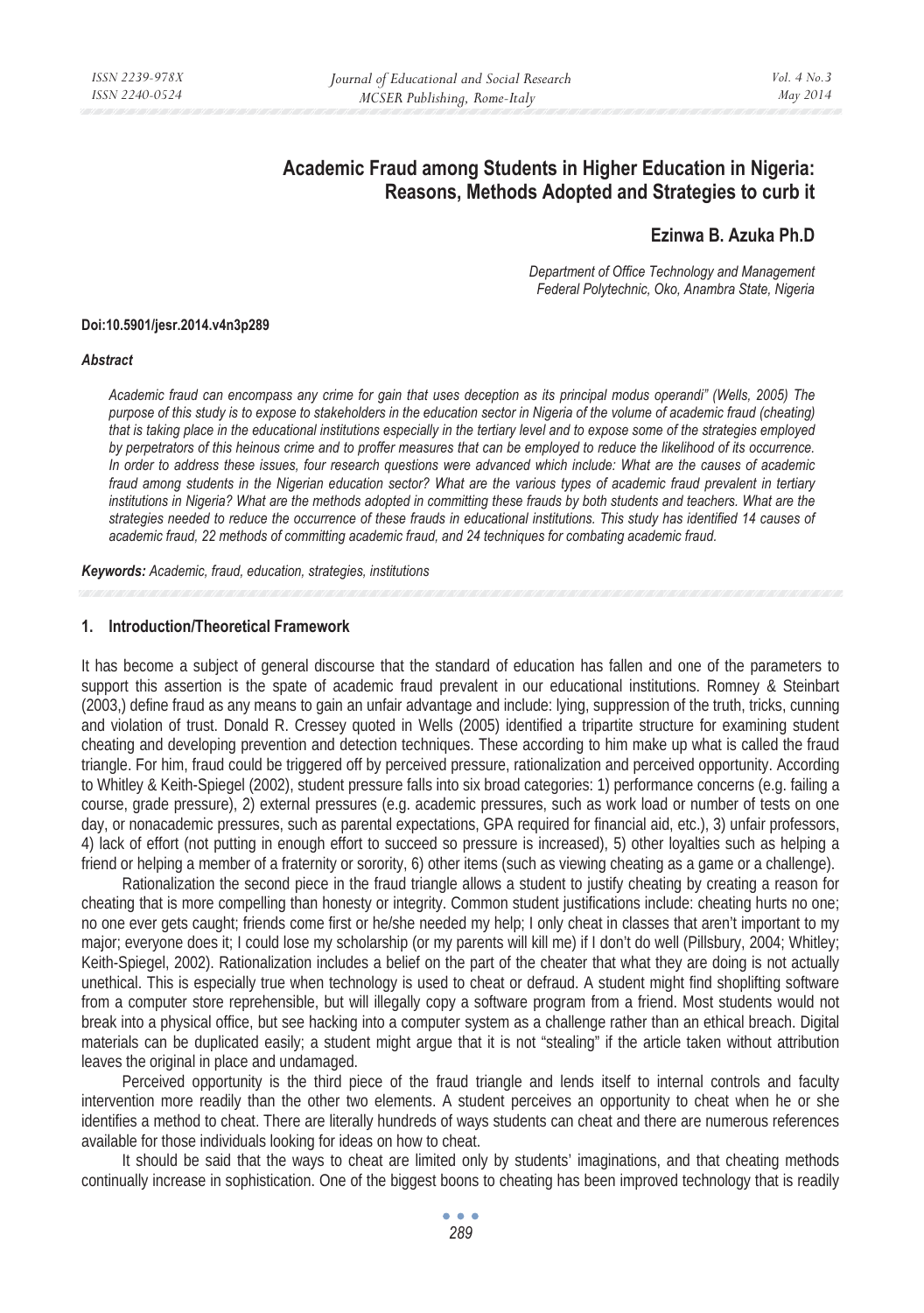available for lower and lower prices. Cizek (1999) suggests grouping cheating methodologies into three broad categories: 1) giving, taking or receiving information from other person(s), 2) using prohibited materials to complete an assignment, and 3) capitalizing on a weakness to gain an advantage.

## **2. Statement of the Problem**

Academic dishonesty is endemic at all levels of education and Academic fraud is reaching epidemic proportions worldwide (Desruisseaux, 1999). Academic fraud has become a business in some countries and individuals and groups engage in malpractice for monetary gain. According to the International Institute for Educational Planning (IIEP) academic fraud seems to be on the increase across the world. The existing literature looks primarily at the role of students in committing fraud. Studies in the United States show that 20% of students started cheating in the first grade. Similarly, other studies in the U.S further reveal that 56% of middle school students and 70% of high school students have cheated. Students are not the only ones to cheat in an academic setting. A study among North Carolina school teachers found that some 35 percent of respondents said they had witnessed their colleagues cheating in one form or another. The rise of high-stakes testing and the consequences of the results on the teacher are cited as a reason why a teacher might want to inflate the results of their students.

Cheating has permeated various professional sports (use of banned drugs to enhance performance in sports). FIFA had to suspend three of its senior committee members and barred them from voting in 2010 to select the venue of the 2018 World Cup. Bell (2005) in another study found that 75% to 80% of all college students cheat on at least one assignment or test. Cheating such as over bloated financial statements by banks to deceive the investing public has become the order of the day in business. Cheating in schools to get admitted into college or to gain unmerited marks is escalating (Wall Street, 2005). This cheating behavior is critical to nip in the bud as the literature suggests that students who are academically dishonest often transfer this undesirable behavior to the corporate environment after graduation (Chapman et al., 2004).

Plagiarism, another form of academic fraud is the use or close imitation of the language and thoughts of another author and the representation of them as one's own original work. Within academia, plagiarism by students, professors, or researchers is considered academic dishonesty or academic fraud and offenders are subject to academic censure. Some individuals caught plagiarizing in academic or journalistic contexts claim that they plagiarized unintentionally, by failing to include quotations or give the appropriate citation. While plagiarism in scholarship and journalism has a centuries-old history, the development of the Internet, where articles appear as electronic text, has made the physical act of copying the work of others much easier, simply by copying and pasting text from one web page to another. A critical look at the issues identified here raises a number of question marks on the credibility of the certificates obtained from Nigerian tertiary institutions. It is therefore the objective of this study to identify the causes and types of academic frauds experienced in our tertiary institutions with a view to proffering suggestions, strategies and techniques to combat this hydra-headed social vice.

## **3. Methods**

## *3.1 Design consideration*

In a Cochrane review, Shaw, Cheater, Baker, Gillies, Flottorp, and Robertson (2005) found interviews and surveys among professionals or focus groups as effective approaches for measuring opinions. In this study a cross-sectional survey design was used. The survey was carried out in 2009. From literature review, the author was able to derive a questionnaire called Academic Fraud, Causes, Methods and Prevention Questionnaire (AFCMPQ) comprising of 51 items. The reliability was tested using Cronbach's alpha statistics, and the measures were sufficiently consistent (Polit and Hungler, 1999).

## *3.2 Population of the study*

Nigeria as a country consists of 6 geopolitical zones. In each of these zones, two tertiary institutions (one university and one polytechnic) were selected for this study. Thus, from six geopolitical zones, 12 tertiary institutions were used for the study. 989 respondents, comprising726 students and 263 lecturers in these tertiary institutions participated in the study. In all 860 copies of the questionnaire were duly completed and returned giving a percentage return of 69.4%.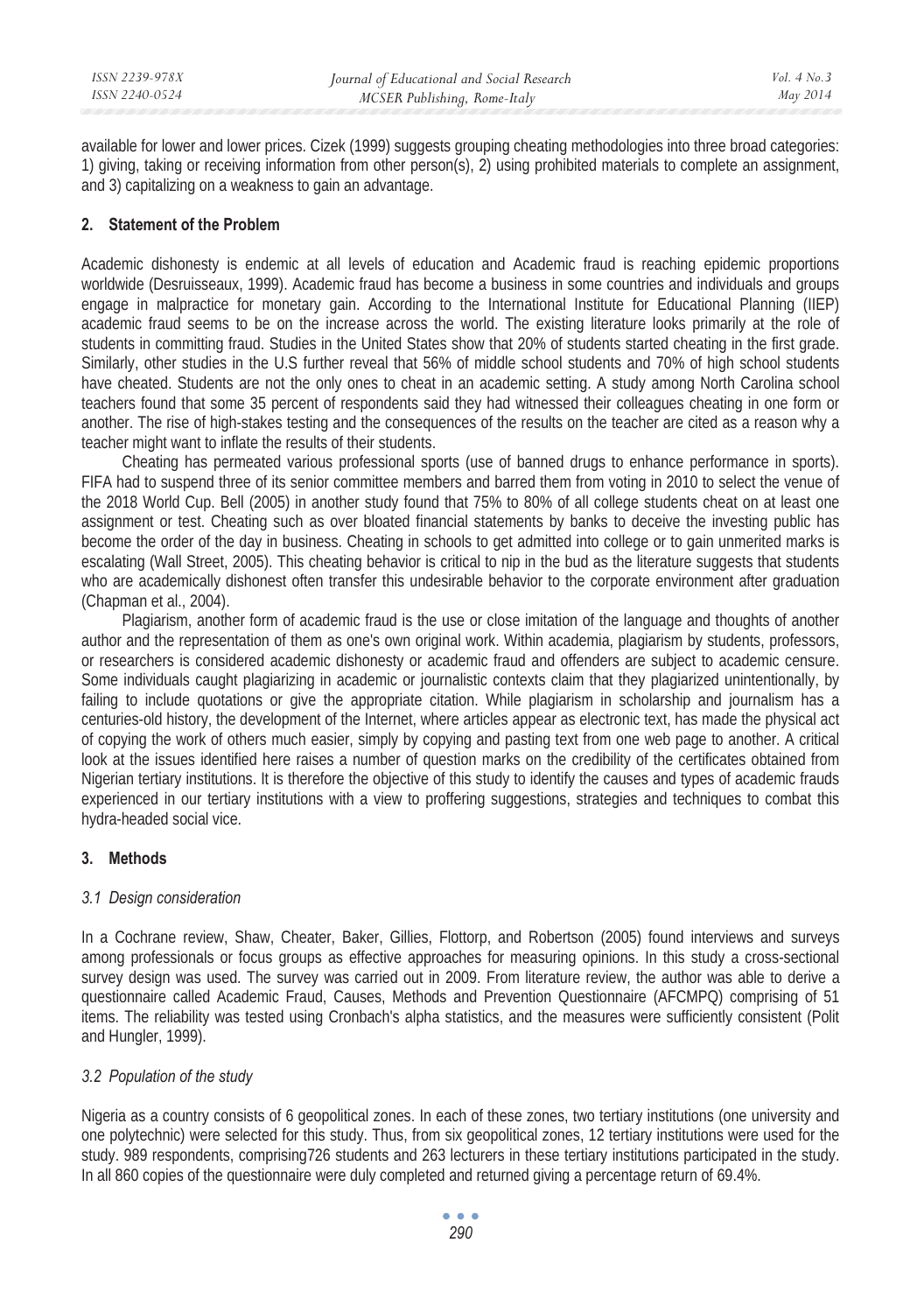## *3.3 Instrumentation*

To collect data on causes, methods and prevention techniques for academic fraud, the researcher developed an instrument called the Academic Fraud, Causes, Methods and Prevention Questionnaire (AFCMPQ). The tool was divided into three sections to address all the research questions advanced for this study. The instrument composed of 51 items. The respondents rated the items on a 5-point Likert scale (5 = strongly agreed, 4 = agreed, 3 = disagreed and 2 = strongly disagreed, and 1 = Do not know.

#### *3.4 Data Analysis*

Descriptive (tabular) analyses were used to present frequencies and distributions of reported opinions. To answer the research questions advanced for this study, the 5-point Likert scale was summed and the mean response found. Any response that secured a mean of  $\leq 3$  on a 5-point scale was accepted as a positive reason for students involvement in academic fraud, method adopted in committing academic fraud or strategy mitigate academic fraud in the tertiary institutions in Nigeria

## **4. Results**

This study showed that 14 out of the 15 reasons for students involvement in academic fraud shown in Table 1 were rated highly as follows in the order of magnitude: Undue importance placed on certificate acquisition by employers, 4.26; Loyalties such as helping a friend or helping a member of a fraternity or sorority, 4.12; Assignments and examinations are repeated frequently from semester to semester, 4.07; Excessive work load or number of tests on one day, 4.04; Lack of effort to succeed, 4.03; Undue societal recognition to people with doubtful credentials, 3.99; High Parental expectations, 3.97; Escape the wrath of unfair lecturers, 3.92; Fear of failing a course or scoring lower grade, 3.89; Increased competition for enrollment in high demand disciplines and admission to prestigious schools, 3.85; Development of the Internet, where articles appear as electronic text, has made the physical act of copying the work of others much easier, 3.81; GPA required for financial aid, 3.64; Lack of genuine efforts to put a stop to examination fraud, 3.63; Desire to secure admission to further academic pursuit, 3.63; Lack of appropriate legislation to punish academic fraud offenders, 3.53; Viewing cheating as a game or a challenge, 2.84 Undue importance placed on certificate acquisition by employers, 4.26 However viewing cheating as a game or a challenge could not be established as a reason for academic fraud since it scored a mean of 2.84.

This study also showed that all the 22 methods employed by students to commit academic fraud shown in Table 2 were rated highly as follows in the order of magnitude: Students use a code system such as tapping or hand signals to communicate back and forth, 4.26; Alteration of downloaded results, 4.08; Students arrange themselves at locations and angles during an exam so they can easily pass information, 4.07; Both a "ghost" person and the enrolled student take the exam in such a way that the "ghost" person puts the student's name on the exam and completes it while the actual student takes the exam, but puts a fictitious name on it, 3.98; Students appear to take the exam but do not turn one in. Later the students accuse the instructor of losing the exams scripts and demand to be given a re-test or amenable grades, 3.97; Students store answers on hand calculators then use and /or share the calculators with other students, 3.94; Students write pertinent information on the on examination desks or the palms of their hands, 3.94; Student "stashes" a book in the trash of the restroom. During the exam, the student asks to be excused to use the facilities and retrieves the text to look up answers and then re-stashes the text in the trash, 3.93; One student creates a diversion by asking a question of the proctor/instructor so that the proctor/instructor cannot observe the other students cheating, 3.93; Students take unattended or unsecured copies of tests when a lecturer steps out of his/her office for a brief moment, 3.89; Two students sitting one desk apart share an eraser. The students write answers on the eraser and pass it back and forth, 3.85; Students write pertinent information on the visors of their caps, shirt cuffs, 3.84; Student takes a picture of a page of an exam with a cell phone and sends it to a student in a later section, 3.82; "Ghost" persons, knowledgeable in the subject, take the exam by impersonating the student and the actual student never takes the exam, 3.82; Notes (including entire chapters of texts) can be stored in electronic organizers, hand-held computers, or even sent to oneself as a page, 3.78; Students write notes on a bandage, the back of a water bottle label (the water acts as a magnifying glass), on candy or gum wrappers (and rewrap the item), on a stick of gum, 3.65; Students buy copies of live questions and solution manuals, from those who have custody of the question papers, 3.60; Sending a text message of an exam question on either a phone or a pager while typing on a device hidden in a sleeve, under a desk or in the front pocket of a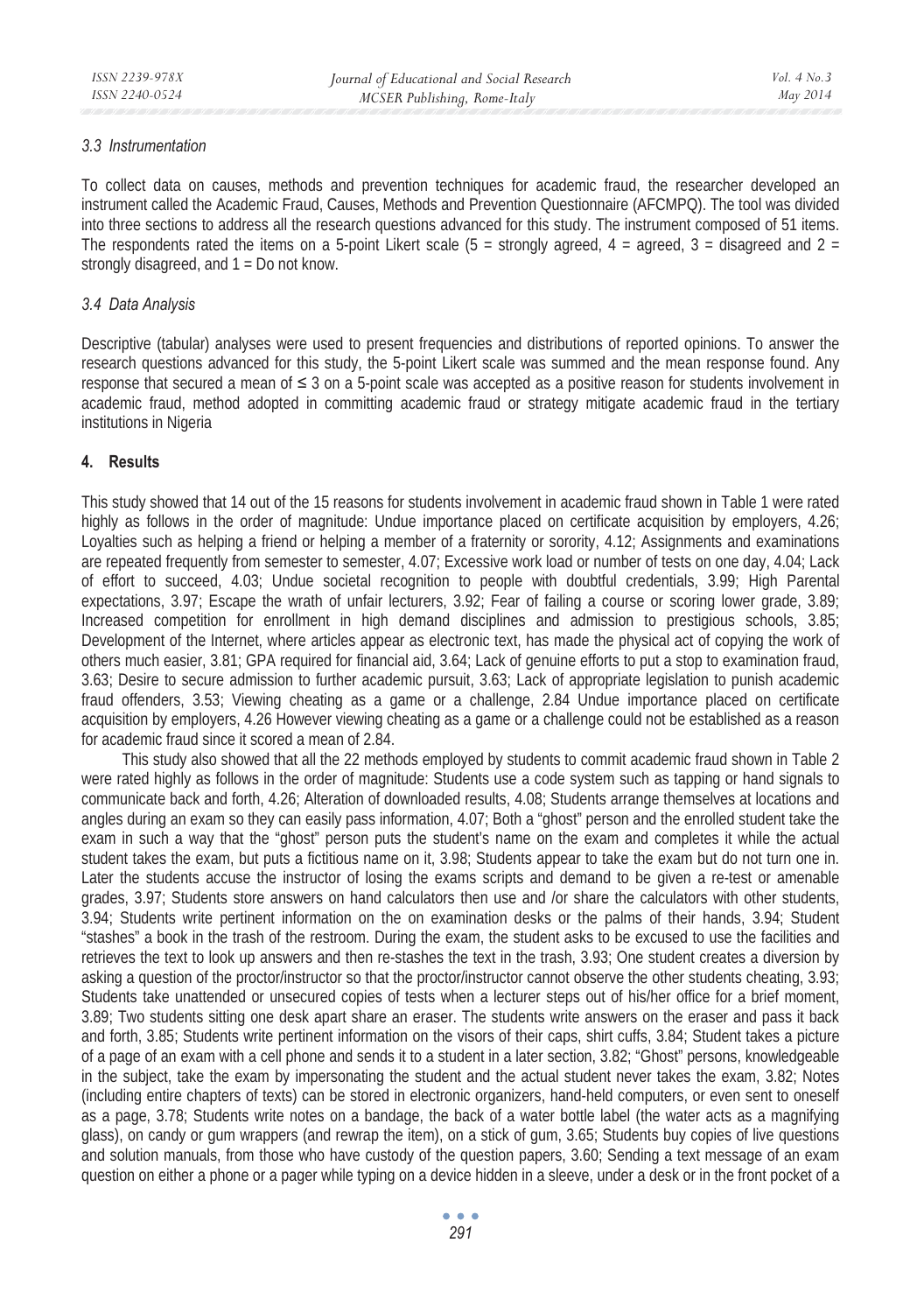sweatshirt, 3.58; Students buy copies of test blanks and solution manuals, and use these without the lecturer's knowledge, 3.52; Students wear a 'walkman' portable radio with headphones which has recordings of pertinent information, 3.34; Using a battery-size device called the "KEYKatcher" to capture a professor's password and obtain tests and answers, 3.34; On an individual Excel/Word assignment, several students work on one computer and then all of the students turn in the same file for credit (some students might change fonts, or column sizes). Similarly, multiple students work on an individual flowcharting assignment and then each student will print the assignment and turn in the printed flowchart for a grade, 3.18.

This study finally showed that the 25 strategies employed to curb academic fraud shown in Table 3 were rated highly as follows in the order of magnitude: Ethical re-orientation or sensitization of students on the dangers of academic fraud, 4.38; Also on the first day of class, inform the students that other students who cheat will reduce the curve for the entire class, and your objective is to make the grading as fair as possible for all, 4.27; As much as possible, examination question papers should be prepared few minutes prior to administration of the examination, 4.25; Inform students of the consequences of cheating, 4.24; Outright cancellation of result of students found to be involved in academic fraud, 4.23 As a faculty member, you might want to determine if your institution issues a "FF" on the transcript. Some schools use this double "F" on transcripts in courses where the student was failed for cheating. Ask the student how they would like to be sitting in an interview and have to explain to a potential employer why they received a "FF", 4.22; In classrooms with moveable seating, rearrange the chairs to maximize distance between student seats and have students face in directions other than simply forward, 4.21; Emphasizing on acquisition of skills and knowledge than on the acquisition of paper certificates, 4.21; Allocate more marks to on the spot quizzes than to the main examinations, 4.21; Avoid repeating examination questions too often, 4.20; Consider assigning seats for the exams, 4.19; Results print-out must be downloaded and printed from sites instead of being copied to other applications before printing, 4.19; Number the exams scripts sequentially and account for all of them after the exam is completed, 4.17; Occasionally walk around the room to let them know you are monitoring them, 4.16; Reduction on the academic load of students to ensure that students have reasonable time to attend to their reading, 4.11; On the first day of class, review the importance of ethics and challenge the students to be people of integrity, 4.10; Require that students leave their book bags and personal items (phones, pagers, headphones, etc.) at the front of the classroom while taking the exam, 4.08; Putting in place appropriate legislation to deal decisively with academic fraud offenders, 4.06; Insist that students remove any hats, 4.02 Appropriate and severe sanctions should be taken against teachers found to aid and abate academic fraud, 4.01; Include the school's cheating policy in the syllabus and treat "givers" and "receivers" the same way, 4.00; Use alphabetical seating on the first exam to learn names (take pictures of the students on the first day of class) and make two versions of the exam by either rearranging the multiple choice questions or changing one number in a problem. Keep the first and last multiple choice question on a page the same so that it is not immediately obvious to students that the exams are different, 3.97; Apply parallel questions to same group of students in the same examination, 3.83; Students with lower grades should be put at the front of the class so you can watch them more closely. If a student is cheating off the person in front of or beside him/her, s/he will likely receive a worse grade. However, it is extremely important that the students do not learn that this is your seating strategy or you will be revealing their rankings in the class and compromising the students' privacy, 3.81. Use of Biometric Data capture machines which includes capturing of fingerprints, passport photographs, 3.41

## **5. Discussion on Findings**

The following discussion reported students and teachers perceptions of causes, methods adopted by students in committing academic frauds and techniques for curbing such societal malaise. Some findings of this study were consistent with similar findings elsewhere and further revealed what can be described as dangerous developments in the educational sector accentuated by the development in information and communication technology. For example, previous studies revealed that under giving, taking or receiving Information, student takes a picture of a page of an exam with a cell phone and sends it to a student in a later section; sends a text message of an exam question on either a phone or a pager while typing on a device hidden in a sleeve, under a desk or in the front pocket of a sweatshirt (Pardington, 2004); two students sitting one desk apart share an eraser. The students write answers on the eraser and pass it back and forth; students arrange themselves at locations and angles during an exam so they can easily pass information, students use a code system such as tapping or hand signals to communicate back and forth, "Ghost" persons, knowledgeable in the subject, take the exam by impersonating the student and the actual student never takes the exam (Noah, 2001); Notes can be stored in electronic organizers, hand-held computers, or even sent to oneself as a page (Lathrop and Foss, 2000, 11). Previous studies revealed that under using prohibited materials: students write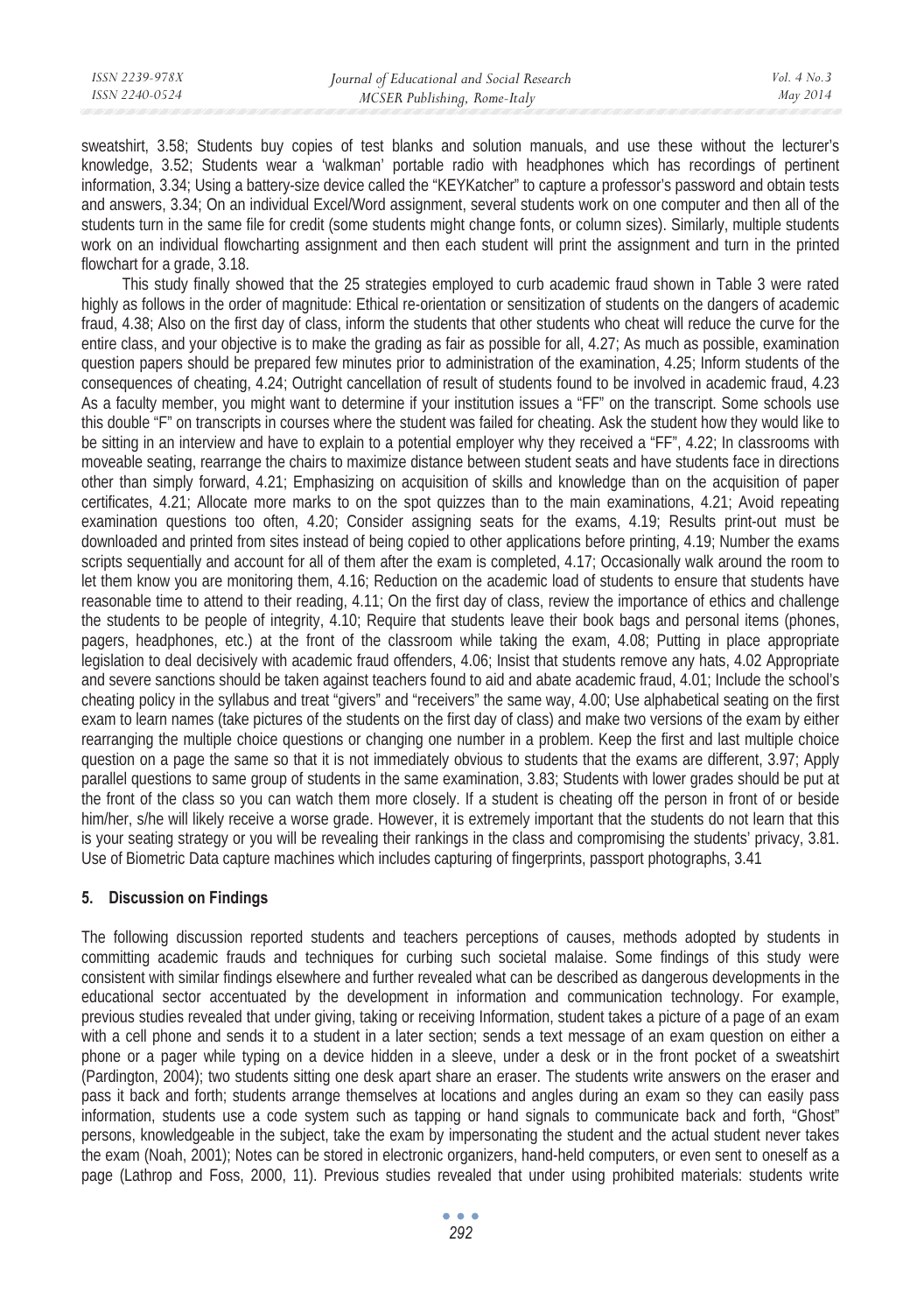pertinent information on the visors of their caps, shirt cuffs, or the palms of their hands, (Noah, 2001); students write notes on a bandage, the back of a water bottle label (the water acts as a magnifying glass), on candy or gum wrappers (and rewrap the item), on a stick of gum (Cizek, 1999); student "stashes" a book in the trash of the restroom. During the exam, the student asks to be excused to use the facilities and retrieves the text to look up answers and then re-stashes the text in the trash; students buy copies of test banks and solution manuals, and use these without the professor's knowledge (Jaschik, 2005). Previous studies also revealed that under using prohibited materials: student appear to take the exam but do not turn one in. Later the students accuse the instructor of losing the exams and demand to be given a re-test or amenable grades, students wear a 'walkman' portable radio with headphones which has recordings of pertinent information, students store answers on hand calculators then use and /or share the calculators with other students, both a "ghost" person and the enrolled student take the exam. The "ghost" person puts the student's name on the exam and completes it. The student takes the exam, but puts a fictitious name on it. Both exams are turned in. In the end, the instructor has no alternative but to discard the extra exam, one student creates a diversion by asking a question of the proctor/instructor so that the proctor/instructor cannot observe the other students cheating, (Noah, 2001); There are reports of students using a battery-size device called the "KEYKatcher" to capture a professor's password and obtain tests and answers (Heyman, et al., 2005); students take unattended or unsecured copies of tests (new or retained graded exams) when a lecturer steps out of his/her office for a brief moment (Cizek, 2003).

## **6. Conclusions and Recommendations**

Our purpose in this study was to alert and inform the stakeholders in the education sector of the disturbing amount of fraud (cheating) that is occurring nationwide, some of the methods employed by students to commit it and various tactics a faculty member can use to fight the war on fraud in his or her classroom. We have discussed fraud in terms of the elements of the fraud triangle: perceived pressure, perceived opportunity and rationalization. One of the key elements of the fraud triangle is that it predicts that by reducing any one aspect of the triangle, fraud is reduced or eliminated. We suggest that teachers can reduce the amount of cheating that occurs by incorporating ethics training into the classroom to help eliminate the rationalization by students that occurs before cheating. We further suggest reducing the perceived opportunity to cheat by employing both preventive and detective controls. We all recognize that fraud (cheating) is difficult, if not impossible, to eliminate but, with the appropriate controls implemented you can reduce the likelihood of it occurring in your classroom.

This study has revealed that both students and teachers are culprits in academic fraud. What is revealing about this study is that if this problem must be tackled to save our educational system from imminent collapse, a double pronged approach must be adopted. However, it is evident that the issue relating to teachers must be addressed since no educational system can be better than the quality and morale of the operators, mainly the teachers. The importance of adequate remuneration to ensure an honest teaching service is widely recognized in the international discourse on teaching service and pay reform. In the academic discussion of the importance of salaries in fighting academic fraud, the following main lines of argument can be found: (a) The higher the relative salaries in the teaching service, the more a culprit loses if he is caught in academic fraud activities; Culprits getting caught are usually expelled from the teaching service; (b) Low salaries in the teaching service attract only incompetent or even dishonest applicants, which results in an inefficient and non-transparent corrupt administration; and (c)When teaching positions are paid less than comparable other jobs, the moral costs of academic fraud are reduced. Poorly paid teachers might find it less reprehensible to accept bribes than teachers receiving a comparatively fair salary.

The most effective way to help students develop ethical behavior is if the tertiary institution has a formal training program. Kibler, Nuss, Paterson and Pavela (1988) state this program should include a clearly written policy, opportunities for discussion and dialogue, equitable arbitration procedures, the role of sanctions, and importance of instructional settings. The academic integrity policy should be included in all syllabi and discussed during orientation programmes organized for freshmen. Teachers should articulate values and publish conduct codes. Ethical behavior should be reinforced, and non-ethical behaviors should be dealt with in a consistent manner. Technology misuse should be dealt with in the same manner as "traditional" cheating. Other activities to promote ethical behavior include: devoting a class session to an ethics speaker, discussions of the transfer of unethical behavior in college to unethical behavior in the workplace, ethics debates, discussions of the lecturer's feelings and reactions to unethical behavior by students.

> $\bullet$   $\bullet$   $\bullet$ *293*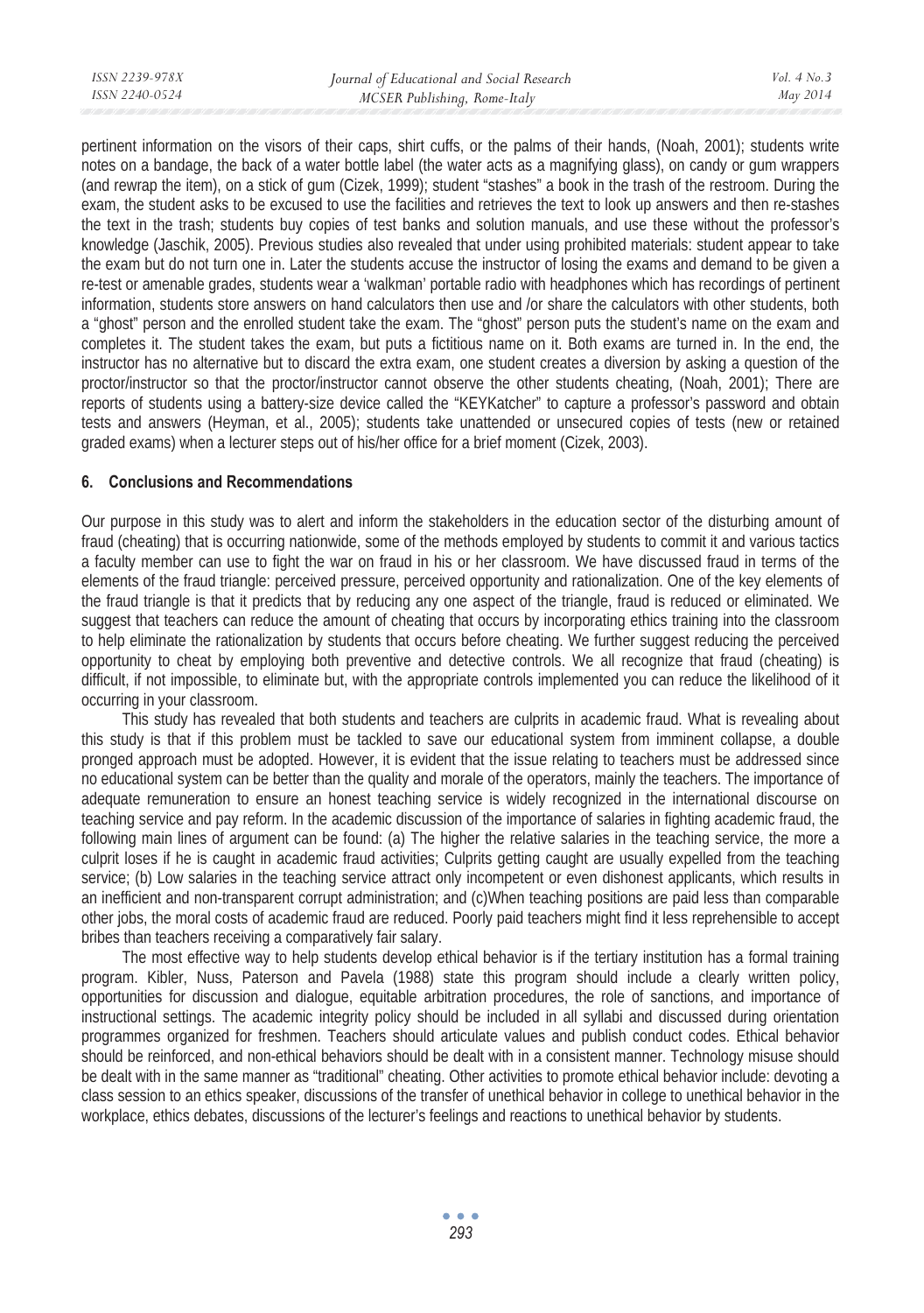#### **References**

Bell, D., (2005). Encouraging faculty to report cheating, *National On-Campus Report,* 33 (5), 1-2.

Chapman, K. J., Richard D, Daniel T., and Lauren W., (2004), Academic integrity in the business school environment: I'll get by with a little help from my friends, *Journal of Marketing Education*, Vol. 26(3), 236-249,.

Cizek, J., (1999), *Cheating on Tests, How to Do It, Detect It, and Prevent It*, Lawrence Erlbaum Associates, Publishers, Mahwah, NJ,.

- Desruisseaux, P., (1999), Cheating is reaching epidemic proportions worldwide, researchers say, *The Chronicle of Higher Education,*45(34), A45,
- Heyman, J.D., Frank, S., Michaele B., Steve , Tom D., Lisa G., Jodi M., Farrell and Sharon H, D,. , and Alicia S., (2005). Cheating in the classroom, psssst…what's the answer?, *PEOPLE,* 108-111,

Jaschik, S., A new form of cheating, (2005). *Inside Higher Ed News,* http://www.insidehighered.com/news/2005/03/18/cheating

Kibler, W. L., Nuss, Elizabeth M.,Paterson, B. G., and Pavela, G., (1988), *Academic Integrity and Student Development: Legal Issues and Policy Perspectives*, College Administration Publications, USA,

Lathrop, A and Kathleen, F., (2000). *Student Cheating and Plagiarism in the Internet Era.* Libraries Unlimited, Englewood, CO.

Noah, H. J., and Eckstein, M. A., (2001). *Fraud and Education, The Worm in the Apple*, Rowman and Littlefield Publishers, Inc., Lanham, MD,

Pardington, S., (2004). Students cheating with cameras, text-messaging on cell phones*, Contra Costa Times* (Walnut Creek, CA),

Pillsbury, C., (2004). Reflections on Academic misconduct: an investigating officer's experiences and ethics supplements, *Journal of American Academy of Business*, 5, 446-454.

Polit D.F., & Hungler, B.P., (1999). *Nursing Research Principles and Methods. 6th edi. 6th edition. Phlidalphia, PA, Lippincott;* 

Romney, M. and Steinbart, P., (2003). *Accounting Information Systems Ninth edition*, Prentice Hall, Upper Saddle River, NJ.

- Shaw, B; Cheater, F, Baker; R, Gillies, C; Shaw, H; Flottorp, S; & Robertson; N., (2005). *Tailored interventions to overcome identified barriers to change: effects on professional practice and health care outcomes.*
- *Wall Street Journal Online*, Harvard Rejects Applicants who hacked into computer, March 8, 2005; http://online.wsj.com/article/O,,SB111029921614173536.00.html

Wells, J, T., (2005). *Principles of Fraud Examination*, John Wiley & Sons, Inc., Hoboken, New Jersey.

Whitley, B. E. and Keith-Spiegel, P., (2002). *Academic Dishonesty, An Educator's Guide*, Lawrence Erlbaum Associates, Publishers, Mahwah, NJ.

#### **Appendix**

| <b>Table 1:</b> Reasons for Students Involvement in Academic Fraud |  |
|--------------------------------------------------------------------|--|
|--------------------------------------------------------------------|--|

|                | <b>Statement of Opinion</b>                                                                                                                                                                                      | Strongly     |     |                       | Strongly        | Do Not         |      |
|----------------|------------------------------------------------------------------------------------------------------------------------------------------------------------------------------------------------------------------|--------------|-----|-----------------------|-----------------|----------------|------|
| S/No           | Reasons for Students Involvement in Academic Fraud                                                                                                                                                               | Agree<br>(5) | (4) | Agree Disagree<br>(3) | Disagree<br>(2) | Know<br>(1)    | Mean |
|                | Increased competition for enrollment in high demand disciplines and admission to<br>prestigious graduate and professional schools prompt students to cheat to improve<br>their grades, not just to avoid failure | 362          | 218 | 69                    | 211             | $\Omega$       | 3.85 |
| $\mathfrak{D}$ | Undue importance placed on certificate acquisition by employers which creates an<br>environment of intense competition which feeds the motivation (pressure) a student<br>might have to cheat.                   | 412          | 335 | 39                    | 74              | $\Omega$       | 4.26 |
| 3              | Assignments and examinations are repeated frequently from semester to semester                                                                                                                                   | 378          | 200 | 253                   | 29              | $\Omega$       | 4.07 |
| $\overline{4}$ | Lack of genuine efforts to put a stop to examination fraud such as appropriate<br>legislation being put in place to punish perpetrators of the social malaise.                                                   | 325          | 153 | 131                   | 245             | 6              | 3.63 |
| 5              | Fear of failing a course or scoring lower grade                                                                                                                                                                  | 227          | 437 | 71                    | 125             | $\Omega$       | 3.89 |
| 6              | Desire to secure admission to further academic pursuit                                                                                                                                                           | 235          | 275 | 178                   | 148             | 24             | 3.63 |
|                | Excessive work load such as work load or number of tests on one day.                                                                                                                                             | 423          | 134 | 218                   | 83              | $\mathfrak{D}$ | 4.04 |
| 8              | To escape the wrath of unfair lecturers                                                                                                                                                                          | 284          | 384 | 39                    | 153             | $\Omega$       | 3.92 |
| 8              | Lack of effort (not putting in enough effort to succeed so pressure is increased),                                                                                                                               | 373          | 263 | 102                   | 122             | $\Omega$       | 4.03 |
| 9              | Loyalties such as helping a friend or helping a member of a fraternity or sorority,                                                                                                                              | 379          | 236 | 218                   | 27              | $\Omega$       | 4.12 |
| 10             | Development of the Internet, where articles appear as electronic text, has made the<br>physical act of copying the work of others much easier,                                                                   | 314          | 274 | 186                   | 86              | $\Omega$       | 3.81 |
| 11             | Viewing cheating as a game or a challenge                                                                                                                                                                        | 47           | 143 | 296                   | 374             | $\Omega$       | 2.84 |
| 12             | Lack of appropriate legislation to punish academic fraud offenders                                                                                                                                               | 314          | 137 | 122                   | 272             | 15             | 3.53 |
| 13             | Undue societal recognition to people with doubtful credentials                                                                                                                                                   | 247          | 422 | 128                   | 63              | $\Omega$       | 3.99 |
| 14             | High Parental expectations,                                                                                                                                                                                      | 359          | 216 | 191                   | 94              | $\Omega$       | 3.97 |
| 15             | GPA required for financial aid                                                                                                                                                                                   | 194          | 327 | 176                   | 163             | $\Omega$       | 3.64 |

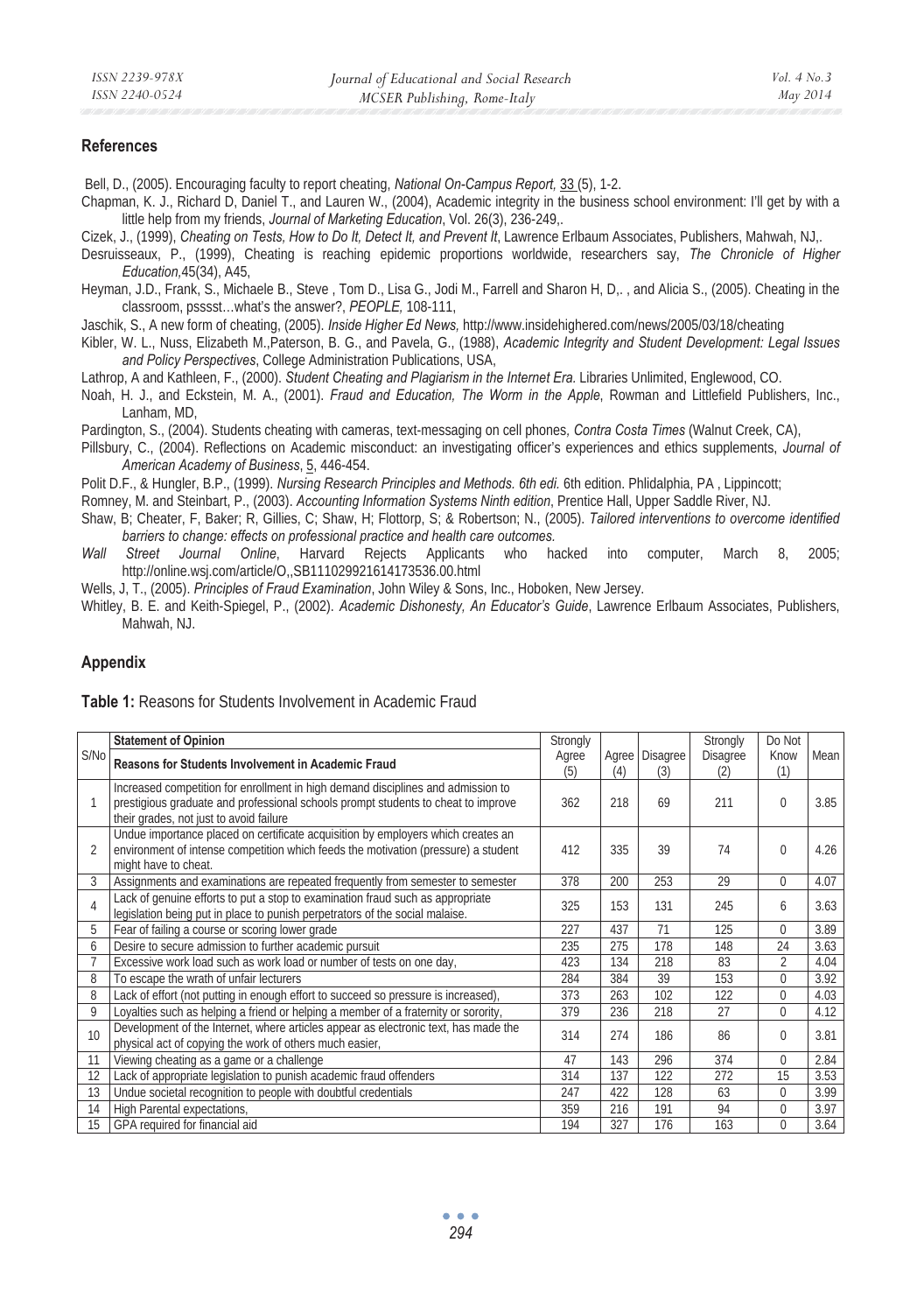#### **Table 2:** Various tactics and methods employed by students to commit academic fraud

|                | Statement of Opinion                                                                                                                                                                                                                                                                                                                                                                | Strongly     |     |                       | Strongly        | Do Not         |      |
|----------------|-------------------------------------------------------------------------------------------------------------------------------------------------------------------------------------------------------------------------------------------------------------------------------------------------------------------------------------------------------------------------------------|--------------|-----|-----------------------|-----------------|----------------|------|
| S/No           | Various tactics and methods employed by students to commit academic fraud                                                                                                                                                                                                                                                                                                           | Agree<br>(5) | (4) | Agree Disagree<br>(3) | Disagree<br>(2) | Know<br>(1)    | Mean |
|                | Student takes a picture of a page of an exam with a cell phone and sends it to a student in a                                                                                                                                                                                                                                                                                       |              |     |                       |                 |                |      |
| $\mathbf{1}$   | later section                                                                                                                                                                                                                                                                                                                                                                       | 325          | 272 | 48                    | 215             | $\overline{4}$ | 3.82 |
| $\mathfrak{D}$ | Sending a text message of an exam question on either a phone or a pager while typing on a<br>device hidden in a sleeve, under a desk or in the front pocket of a sweatshirt                                                                                                                                                                                                         | 248          | 268 | 86                    | 252             | 6              | 3.58 |
| 3              | Two students sitting one desk apart share an eraser. The students write answers on the<br>eraser and pass it back and forth                                                                                                                                                                                                                                                         | 281          | 305 | 143                   | 131             | $\Omega$       | 3.85 |
| 4              | Notes (including entire chapters of texts) can be stored in electronic organizers, hand-held<br>computers, or even sent to oneself as a page                                                                                                                                                                                                                                        | 265          | 302 | 139                   | 154             | $\Omega$       | 3.78 |
| 5              | Students arrange themselves at locations and angles during an exam so they can easily pass<br>information                                                                                                                                                                                                                                                                           | 315          | 348 | 147                   | 50              | $\Omega$       | 4.07 |
| 6              | On an individual Excel/Word assignment, several students work on one computer and then all<br>of the students turn in the same file for credit (some students might change fonts, or column<br>sizes). Similarly, multiple students work on an individual flowcharting assignment and then<br>each student will print the assignment and turn in the printed flowchart for a grade. | 146          | 216 | 153                   | 340             | 5              | 3.18 |
| $\overline{7}$ | Students use a code system such as tapping or hand signals to communicate back and forth                                                                                                                                                                                                                                                                                            | 442          | 236 | 153                   | 29              | $\Omega$       | 4.26 |
| 8              | "Ghost" persons, knowledgeable in the subject, take the exam by impersonating the student<br>and the actual student never takes the exam                                                                                                                                                                                                                                            | 312          | 265 | 100                   | 183             | $\Omega$       | 3.82 |
| 9              | Students write pertinent information on the visors of their caps, shirt cuffs                                                                                                                                                                                                                                                                                                       | 265          | 308 | 174                   | 113             | $\theta$       | 3.84 |
| 10             | Students write notes on a bandage, the back of a water bottle label (the water acts as a<br>magnifying glass), on candy or gum wrappers (and rewrap the item), on a stick of gum                                                                                                                                                                                                    | 261          | 181 | 312                   | 107             | $\Omega$       | 3.65 |
| 11             | Student "stashes" a book in the trash of the restroom. During the exam, the student asks to be<br>excused to use the facilities and retrieves the text to look up answers and then re-stashes the<br>text in the trash.                                                                                                                                                             | 321          | 264 | 175                   | 100             | $\Omega$       | 3.93 |
| 12             | Students wear a 'walkman' portable radio with headphones which has recordings of pertinent<br>information                                                                                                                                                                                                                                                                           | 148          | 241 | 252                   | 200             | 19             | 3.34 |
| 13             | Students store answers on hand calculators then use and /or share the calculators with other<br>students                                                                                                                                                                                                                                                                            | 364          | 204 | 175                   | 117             | $\Omega$       | 3.94 |
| 14             | Students buy copies of test blanks and solution manuals, and use these without the lecturer's<br>knowledge                                                                                                                                                                                                                                                                          | 148          | 280 | 315                   | 110             | $\overline{7}$ | 3.52 |
| 15             | Students appear to take the exam but do not turn one in. Later the students accuse the<br>instructor of losing the exams scripts and demand to be given a re-test or amenable grades                                                                                                                                                                                                | 341          | 236 | 210                   | 70              | 3              | 3.97 |
| 16             | Both a "ghost" person and the enrolled student take the exam in such a way that the "ghost"<br>person puts the student's name on the exam and completes it while the actual student takes<br>the exam, but puts a fictitious name on it.                                                                                                                                            | 325          | 316 | 98                    | 121             | $\Omega$       | 3.98 |
| 17             | One student creates a diversion by asking a question of the proctor/instructor so that the<br>proctor/instructor cannot observe the other students cheating                                                                                                                                                                                                                         | 304          | 306 | 152                   | 90              | 8              | 3.93 |
| 18             | Using a battery-size device called the "KEYKatcher" to capture a professor's password and<br>obtain tests and answers                                                                                                                                                                                                                                                               | 133          | 217 | 327                   | 183             | $\Omega$       | 3.34 |
| 19             | Students take unattended or unsecured copies of tests when a lecturer steps out of his/her<br>office for a brief moment                                                                                                                                                                                                                                                             | 286          | 296 | 178                   | 100             | $\Omega$       | 3.89 |
| 20             | Students buy copies of live questions and solution manuals, from those who have custody of<br>the question papers                                                                                                                                                                                                                                                                   | 255          | 234 | 156                   | 210             | 5              | 3.60 |
| 21             | Students write pertinent information on the on examination desks or the palms of their hands                                                                                                                                                                                                                                                                                        | 301          | 297 | 176                   | 86              | $\Omega$       | 3.94 |
| 22             | Alteration of downloaded results                                                                                                                                                                                                                                                                                                                                                    | 382          | 283 | 77                    | 118             | $\Omega$       | 4.08 |